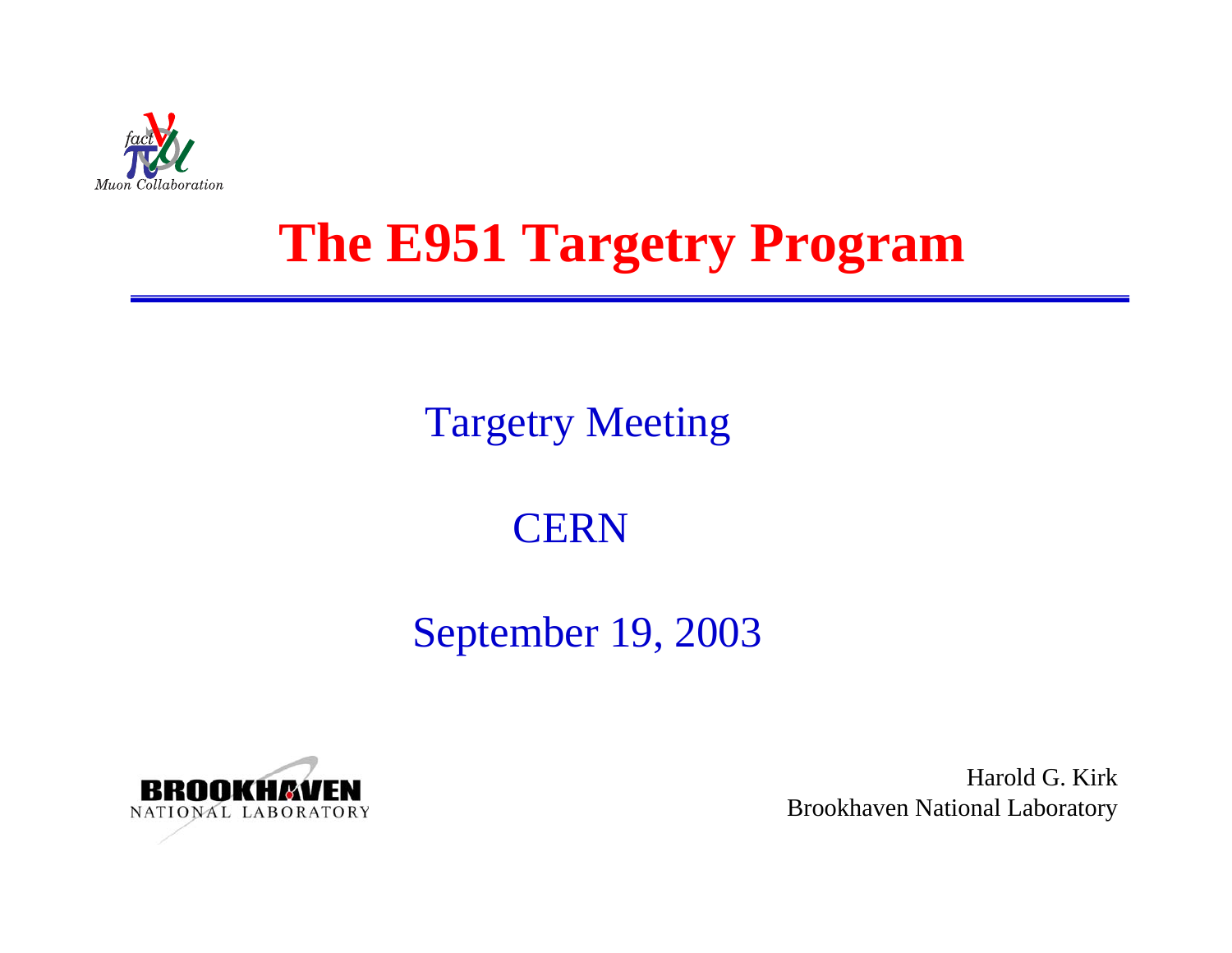

### High average power—SNS

- Thermal management
- Radiation damage
- High peak power—NLC, Superbeams, NUFACT
	- Thermal management
	- Radiation damage
	- Thermal shock

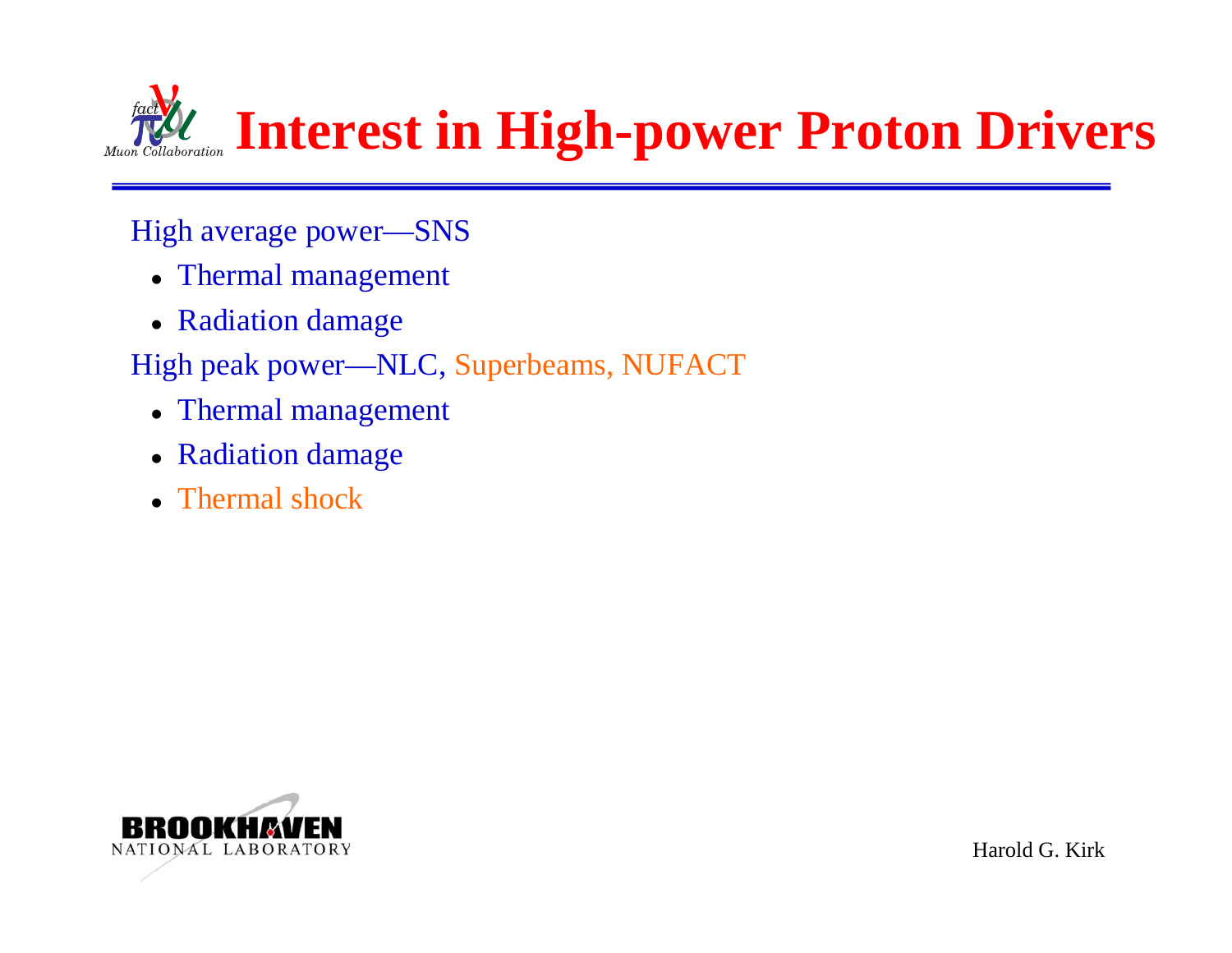

**Superbeams**

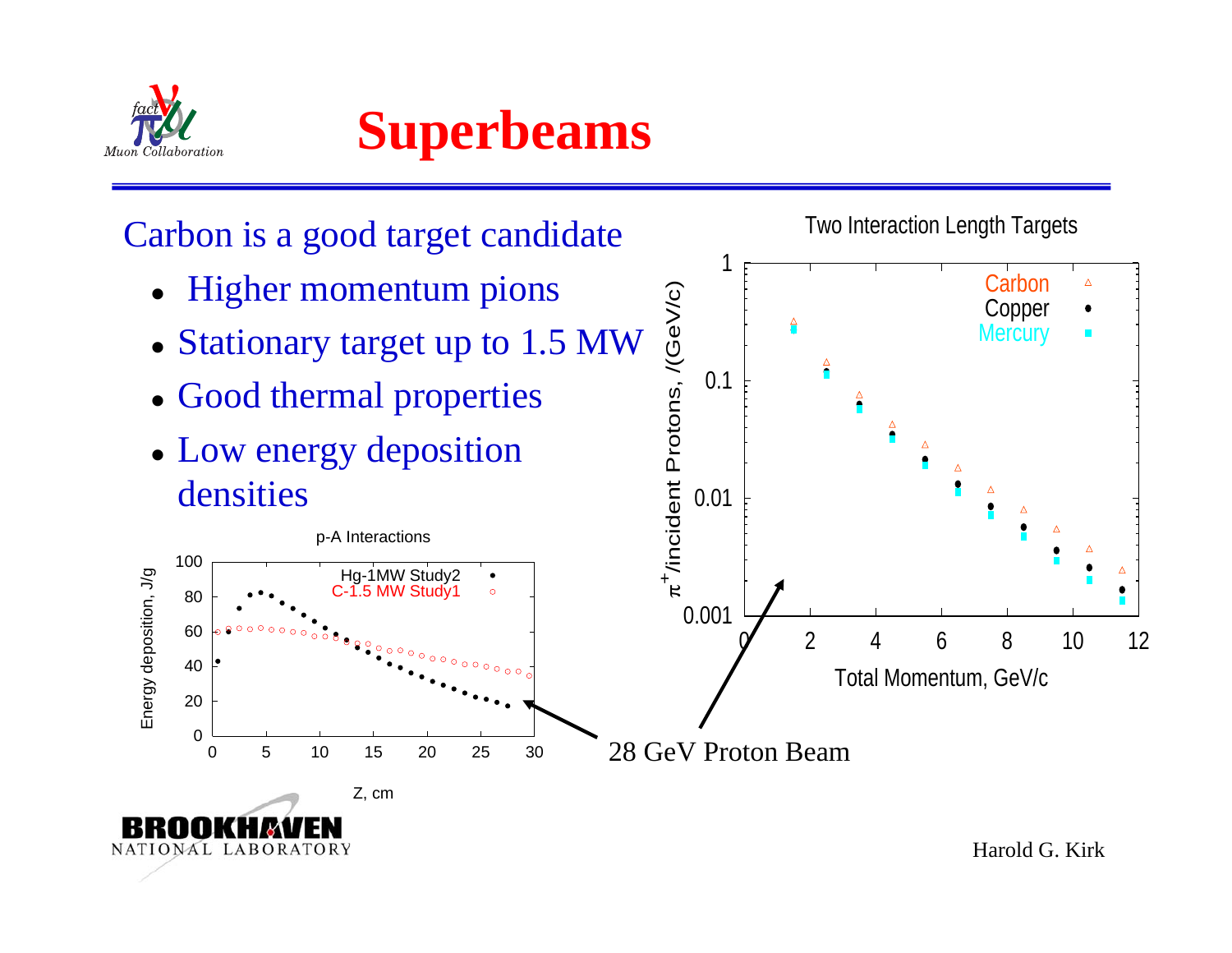

NATIONAL LABORATORY

**Neutrino Factory**

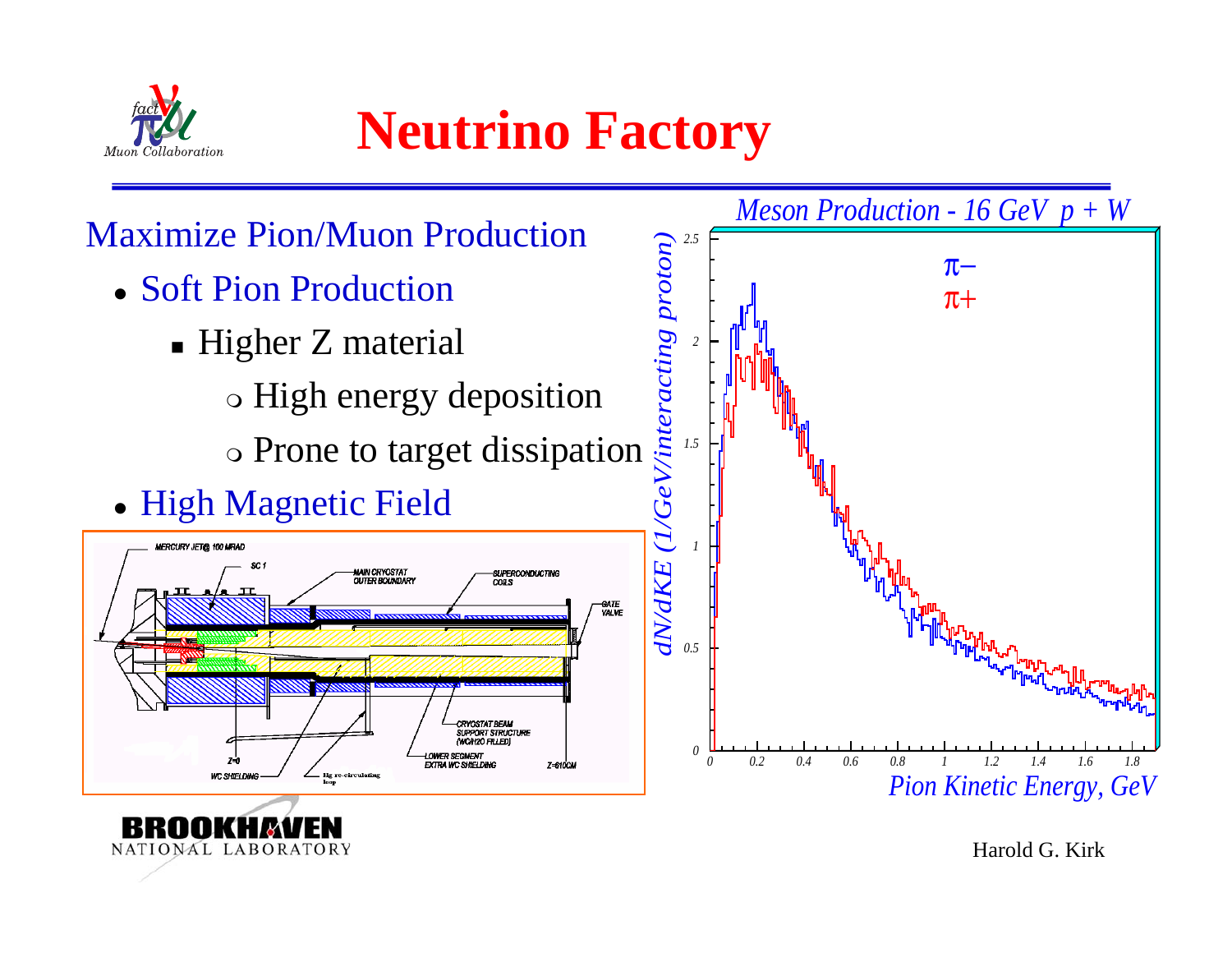



### **Key Properties**

- Maximal soft-pion production
- High pion absorption
- High peak energy deposition
- Potential for extension beyond 4 MW (liquids)

### **Key Issues**

- Jet dynamics in a high-field solenoid
- Target disruption
- $\bullet$  Achievement of near-laminar flow for a 20 m/s jet

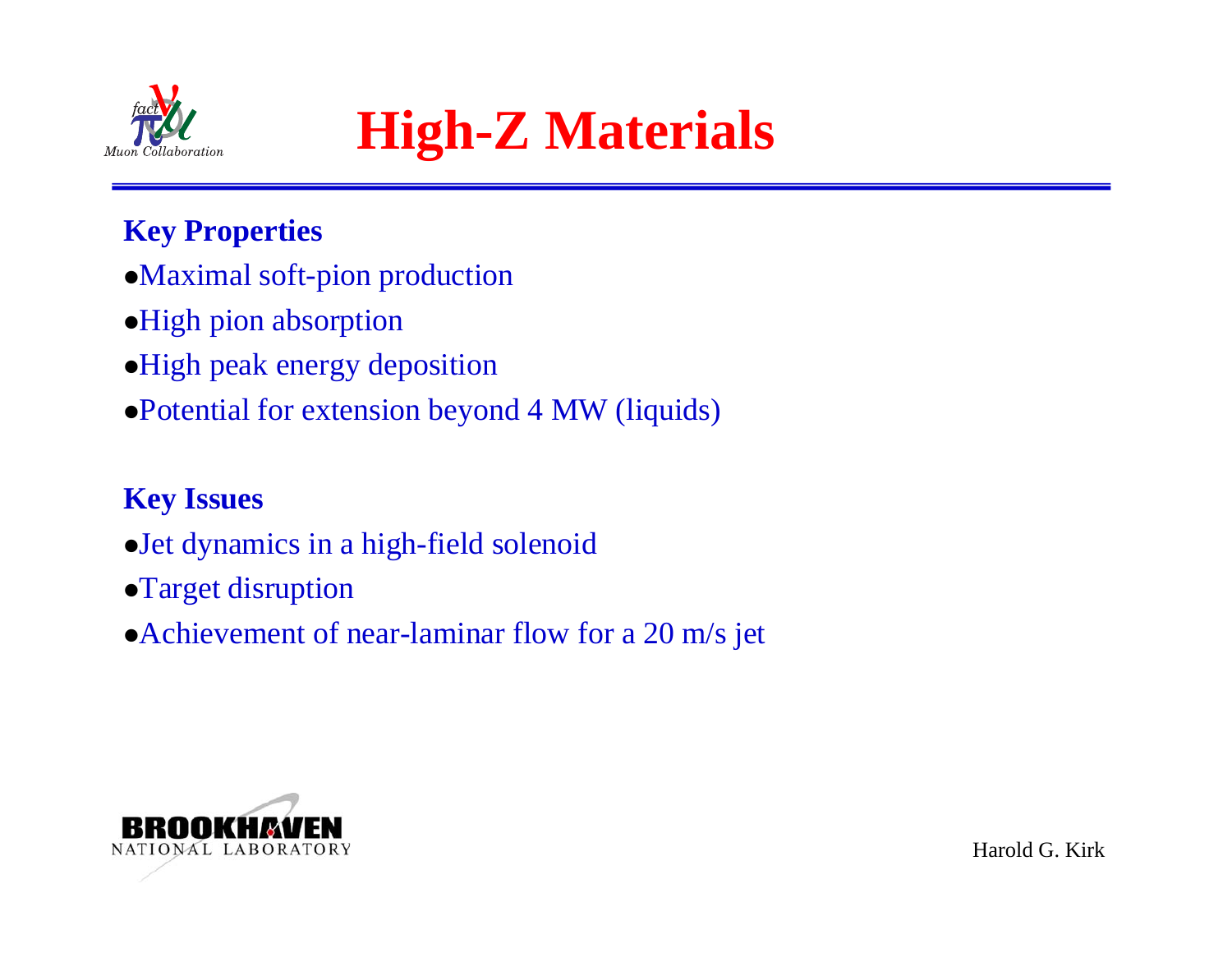

# E951 Hg Jet Tests



- **1cm Diameter Hg Jet**
- **24 GeV4 TP Proton Beam**
- **No Magnetic Field**





 $t = 0$  ms

 $t = 0.75$  ms







 $t = 2$  ms

 $t = 7$  ms

 $t = 18$  ms

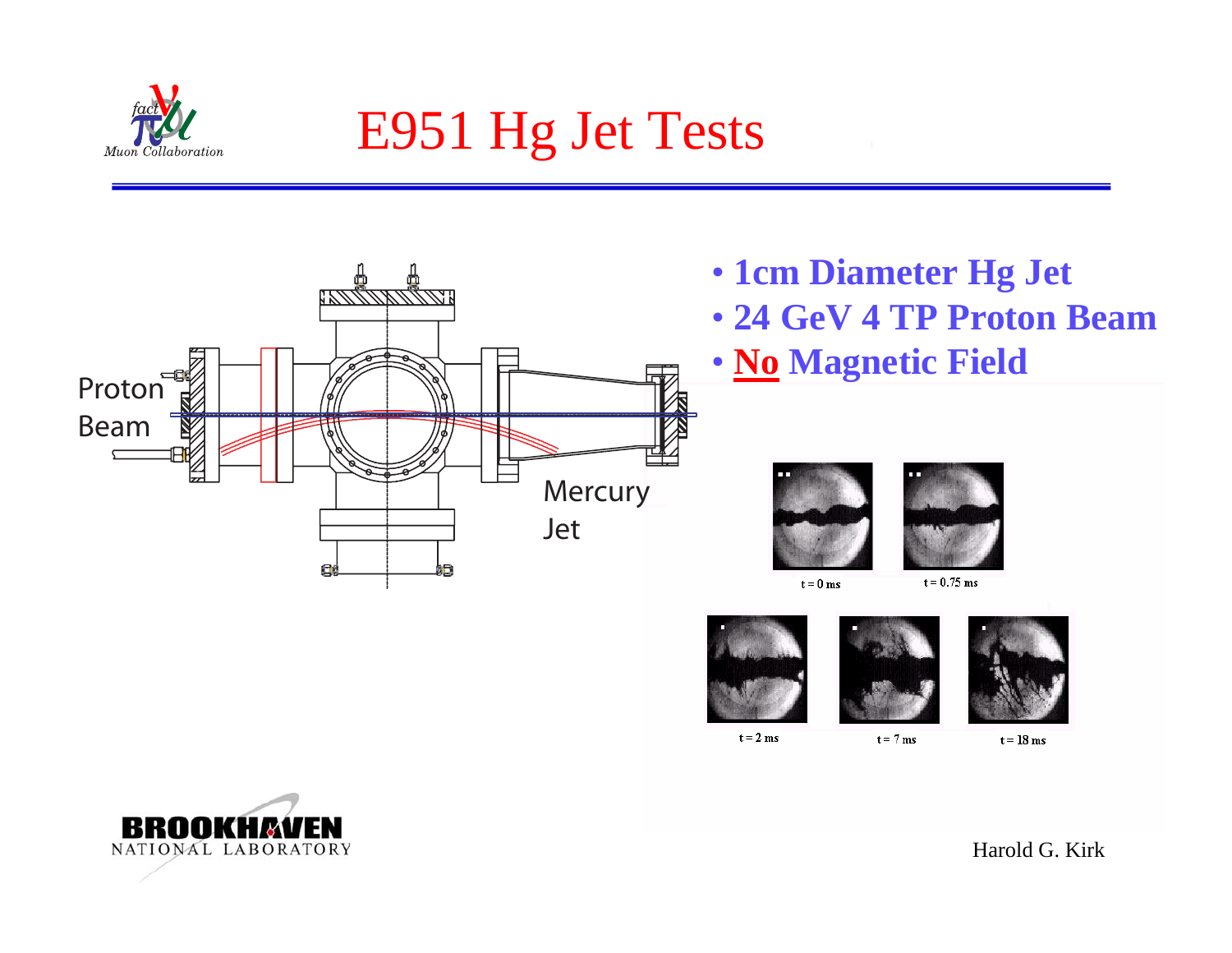

# CERN/Grenoble Hg Jet Tests



- **4 mm Diameter Hg Jet**
- **v = 12 m/s**
- **0, 10, 20T Magnetic Field**
- **No Proton Beam**

A. Fabich, J. Lettry Nufact'02

Shes

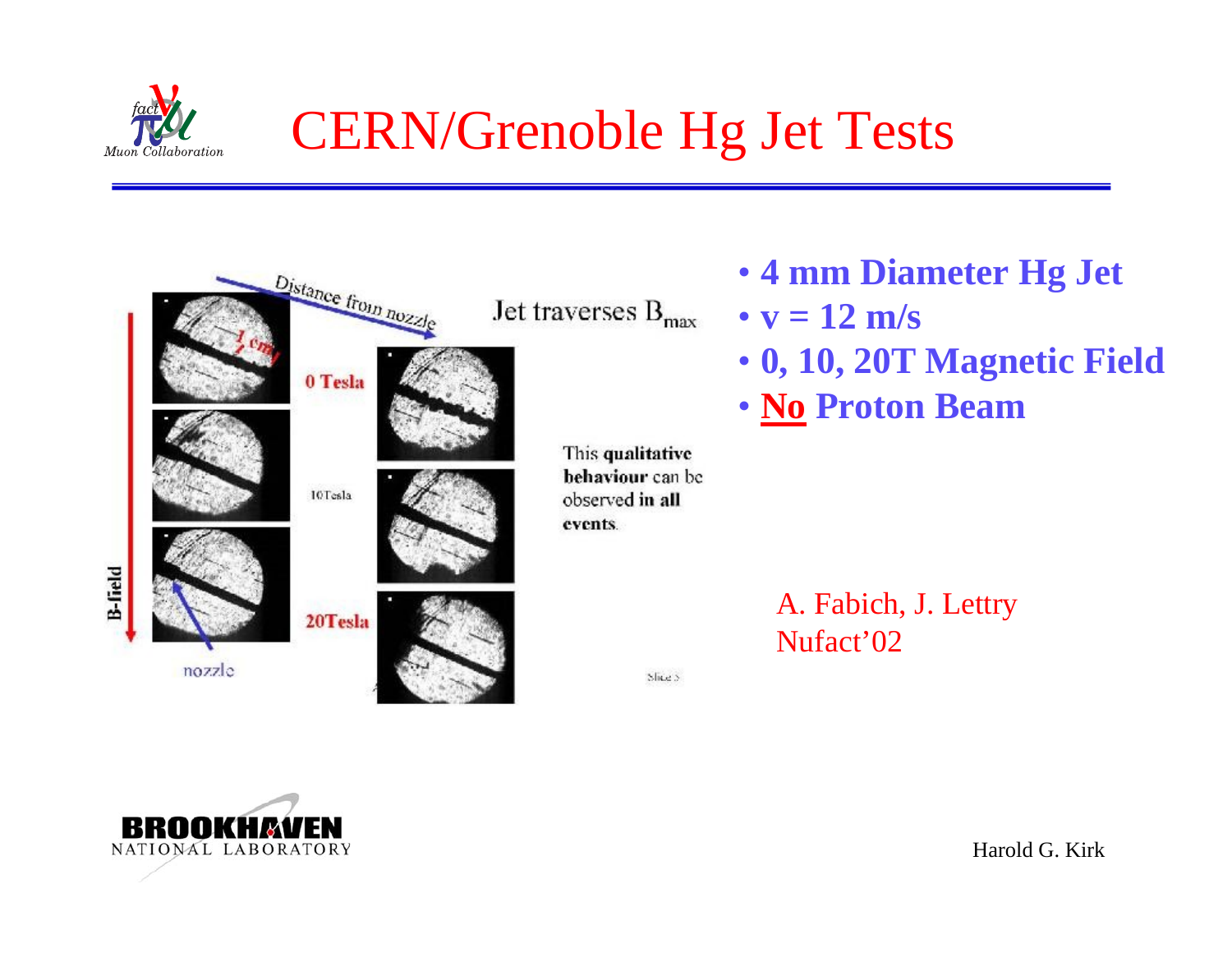

# **High Field Pulsed Solenoid**





- $\bullet$  70 $\rm{^{\circ}}$  K Operation
- $\bullet$ 15 T with 4.5 MW Pulsed Power
- $\bullet$ 20 cm warm bore
- $\bullet$ 1 m long beam pipe



#### Peter Titus, MIT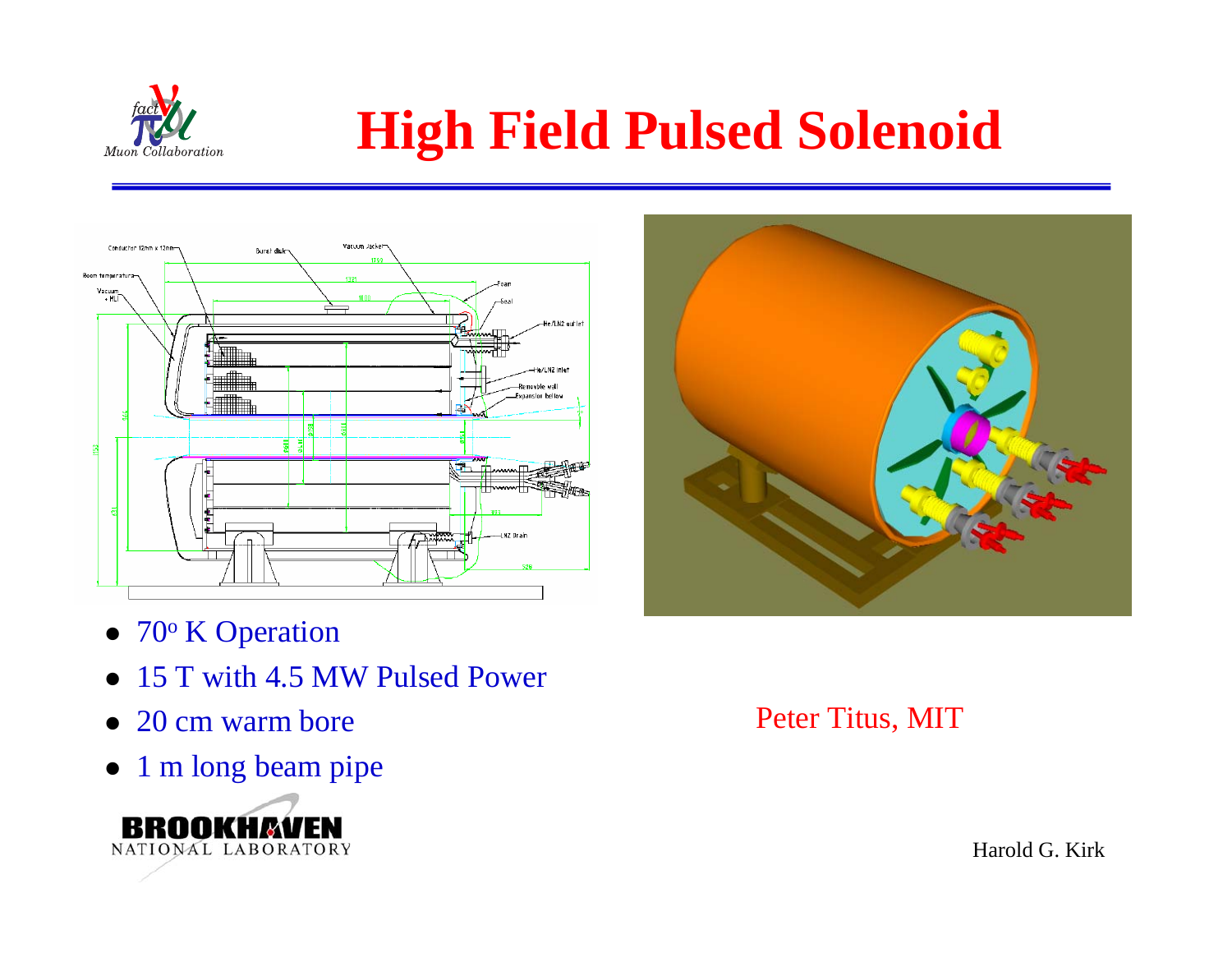

## **Cryogenic Performance**



**LN LN 2 Forced Flow**

### **2 Pool Boiling**

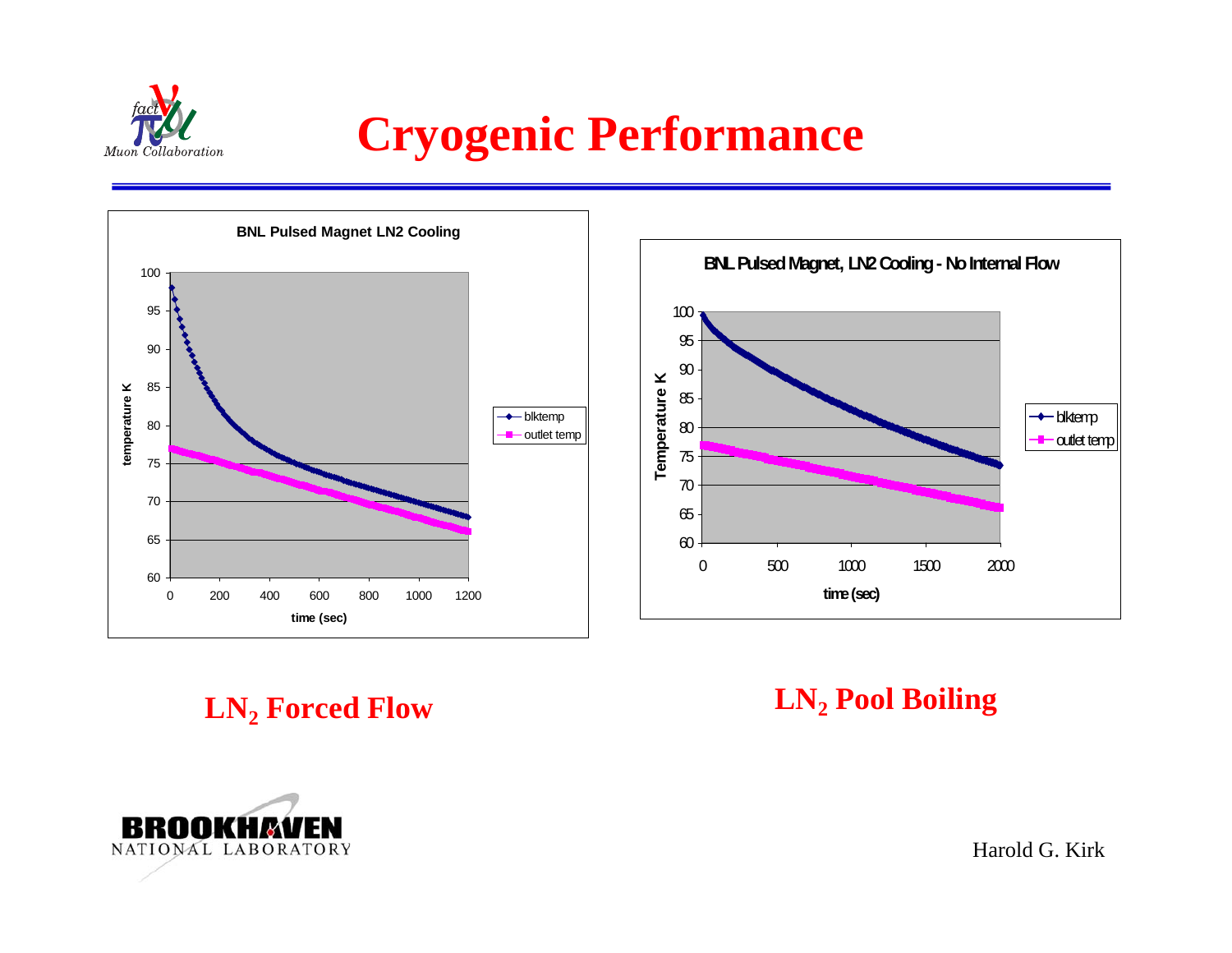

## **Battery Power Supply R&D**



Battery/Charger 12V 1400A



Mech. Switch1500V 1600 A



Load



IGCT 600V 4000A



Mechanical Switch capable of 4.4 M W Pulsed S ystem

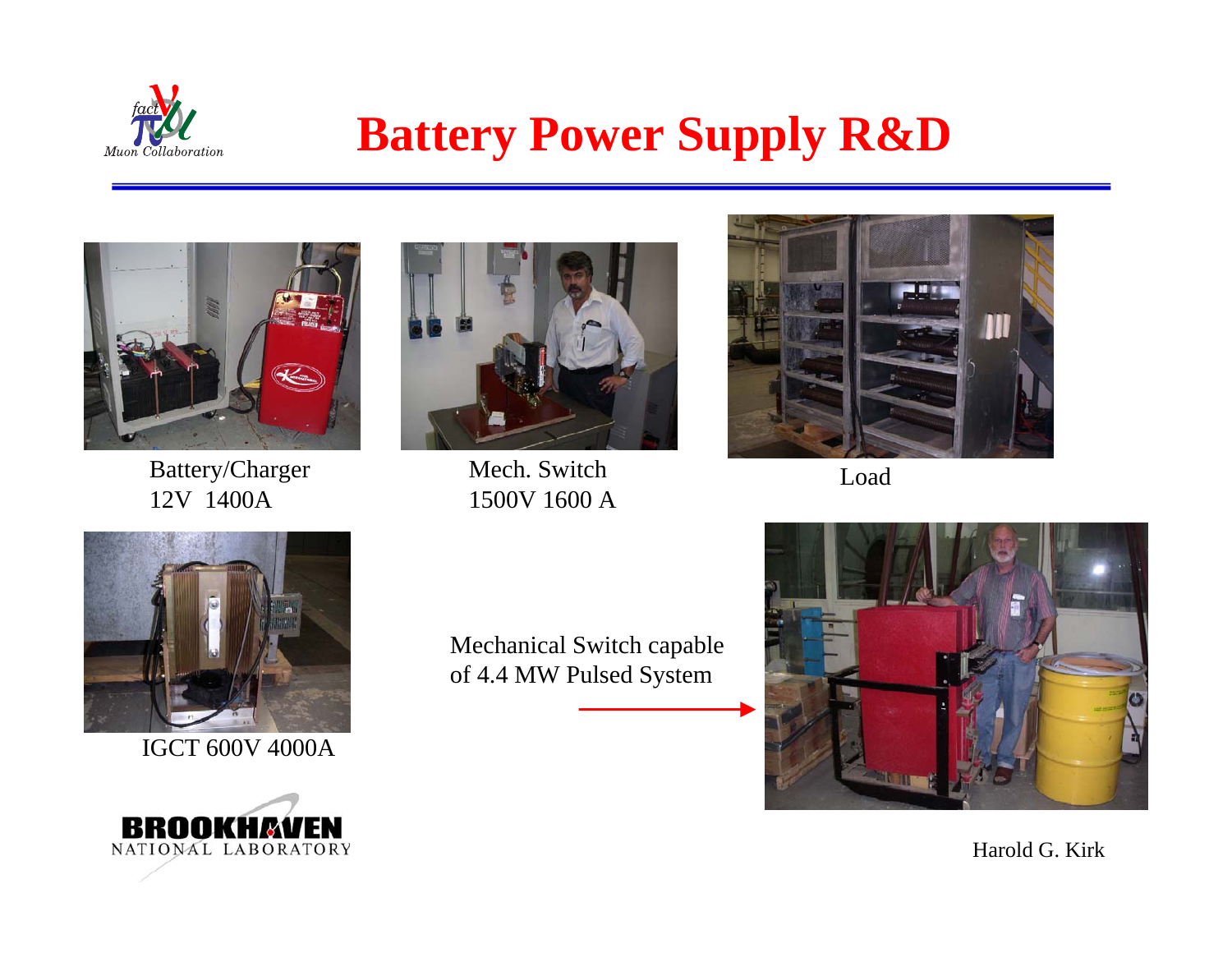

# **Future E951 Running**

We plan to resume E951 running at the AGS.

But DOE HEP support has been terminated for FY03 and will likely remain so for FY04 and FY05.

We need to explore alternatives.